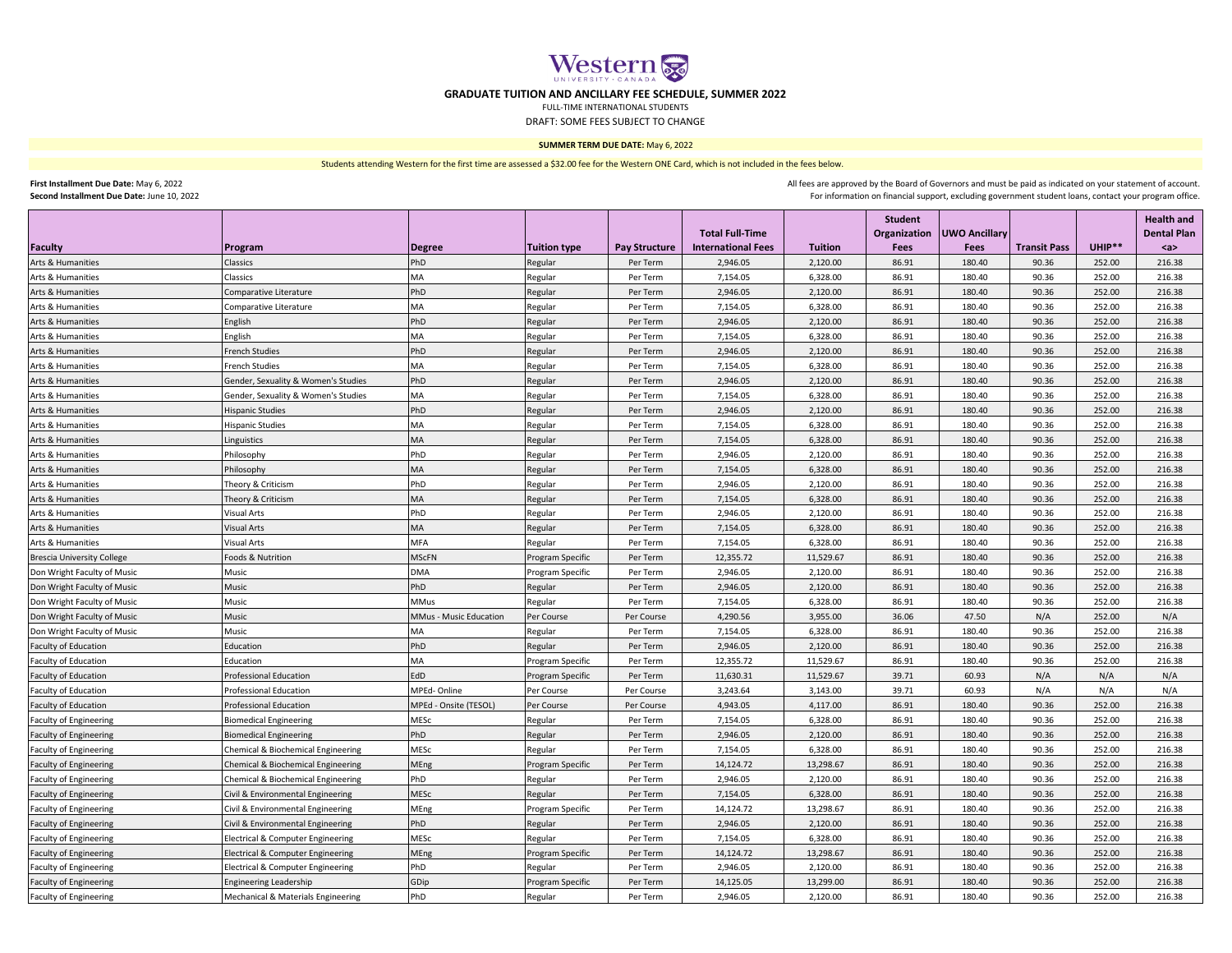| <b>Faculty</b>                         | Program                                   | <b>Degree</b>           | <b>Tuition type</b> | <b>Pay Structure</b> | <b>Total Full-Time</b><br><b>International Fees</b> | <b>Tuition</b> | Student<br>Organization<br>Fees | <b>UWO Ancillary</b><br>Fees | <b>Transit Pass</b> | UHIP** | <b>Health and</b><br><b>Dental Plan</b><br>$a$ |
|----------------------------------------|-------------------------------------------|-------------------------|---------------------|----------------------|-----------------------------------------------------|----------------|---------------------------------|------------------------------|---------------------|--------|------------------------------------------------|
| Faculty of Engineering                 | Mechanical & Materials Engineering        | MESc                    | Regular             | Per Term             | 7,154.05                                            | 6,328.00       | 86.91                           | 180.40                       | 90.36               | 252.00 | 216.38                                         |
| <b>Faculty of Engineering</b>          | Mechanical & Materials Engineering        | MEng                    | Program Specific    | Per Term             | 14,124.72                                           | 13,298.67      | 86.91                           | 180.40                       | 90.36               | 252.00 | 216.38                                         |
| <b>Faculty of Engineering</b>          | <b>Nuclear Engineering</b>                | MEng                    | Program Specific    | Per Term             | 14,124.72                                           | 13,298.67      | 86.91                           | 180.40                       | 90.36               | 252.00 | 216.38                                         |
| <b>Faculty of Health Sciences</b>      | <b>Advanced Health Care Practice</b>      | MCISc                   | Program Specific    | Per Term             | 12,355.72                                           | 11,529.67      | 86.91                           | 180.40                       | 90.36               | 252.00 | 216.38                                         |
| <b>Faculty of Health Sciences</b>      | <b>Applied Health Sciences</b>            | GDip                    | Per Course          | Per Course           | 3,685.56                                            | 3,350.00       | 36.06                           | 47.50                        | N/A                 | 252.00 | N/A                                            |
| <b>Faculty of Health Sciences</b>      | Communication Sciences and Disorders      | MCISc                   | Program Specific    | Per Term             | 12,355.72                                           | 11,529.67      | 86.91                           | 180.40                       | 90.36               | 252.00 | 216.38                                         |
| <b>Faculty of Health Sciences</b>      | <b>Health and Rehabilitation Sciences</b> | MPT/PhD                 | Program Specific    | Per Term             | 12,355.72                                           | 11,529.67      | 86.91                           | 180.40                       | 90.36               | 252.00 | 216.38                                         |
| <b>Faculty of Health Sciences</b>      | <b>Health and Rehabilitation Sciences</b> | MSc (OT)/PhD            | Program Specific    | Per Term             | 12,355.72                                           | 11,529.67      | 86.91                           | 180.40                       | 90.36               | 252.00 | 216.38                                         |
| <b>Faculty of Health Sciences</b>      | <b>Health and Rehabilitation Sciences</b> | MCISc/PhD               | Program Specific    | Per Term             | 12,355.72                                           | 11,529.67      | 86.91                           | 180.40                       | 90.36               | 252.00 | 216.38                                         |
| <b>Faculty of Health Sciences</b>      | <b>Health and Rehabilitation Sciences</b> | PhD                     | Regular             | Per Term             | 2,946.05                                            | 2,120.00       | 86.91                           | 180.40                       | 90.36               | 252.00 | 216.38                                         |
| <b>Faculty of Health Sciences</b>      | <b>Health and Rehabilitation Sciences</b> | MSc                     | Regular             | Per Term             | 7,154.05                                            | 6,328.00       | 86.91                           | 180.40                       | 90.36               | 252.00 | 216.38                                         |
| <b>Faculty of Health Sciences</b>      | Kinesiology                               | PhD                     | Regular             | Per Term             | 2,946.05                                            | 2,120.00       | 86.91                           | 180.40                       | 90.36               | 252.00 | 216.38                                         |
| <b>Faculty of Health Sciences</b>      | Kinesiology                               | MA                      | Regular             | Per Term             | 7,154.05                                            | 6,328.00       | 86.91                           | 180.40                       | 90.36               | 252.00 | 216.38                                         |
| <b>Faculty of Health Sciences</b>      | Kinesiology                               | MSc                     | Regular             | Per Term             | 7,154.05                                            | 6,328.00       | 86.91                           | 180.40                       | 90.36               | 252.00 | 216.38                                         |
| <b>Faculty of Health Sciences</b>      | Nursing                                   | PhD                     | Regular             | Per Term             | 2,946.05                                            | 2,120.00       | 86.91                           | 180.40                       | 90.36               | 252.00 | 216.38                                         |
| <b>Faculty of Health Sciences</b>      | Nursing                                   | MN                      | Program Specific    | Per Term             | 12,355.72                                           | 11,529.67      | 86.91                           | 180.40                       | 90.36               | 252.00 | 216.38                                         |
| <b>Faculty of Health Sciences</b>      | <b>Nursing</b>                            | <b>MScN</b>             | Program Specific    | Per Term             | 9,756.05                                            | 8,930.00       | 86.91                           | 180.40                       | 90.36               | 252.00 | 216.38                                         |
| <b>Faculty of Health Sciences</b>      | Occupational Therapy                      | MSc (OT)                | Program Specific    | Per Term             | 12,355.72                                           | 11,529.67      | 86.91                           | 180.40                       | 90.36               | 252.00 | 216.38                                         |
| <b>Faculty of Health Sciences</b>      | <b>Physical Therapy</b>                   | <b>MPT</b>              | Program Specific    | Per Term             | 12,355.72                                           | 11,529.67      | 86.91                           | 180.40                       | 90.36               | 252.00 | 216.38                                         |
| Faculty of Information & Media Studies | <b>Health Information Science</b>         | <b>MHIS</b>             | Program Specific    | Per Term             | 9,756.05                                            | 8,930.00       | 86.91                           | 180.40                       | 90.36               | 252.00 | 216.38                                         |
| Faculty of Information & Media Studies | <b>Health Information Science</b>         | PhD                     | Regular             | Per Term             | 2,946.05                                            | 2,120.00       | 86.91                           | 180.40                       | 90.36               | 252.00 | 216.38                                         |
| Faculty of Information & Media Studies | Journalism & Communication                | MMJC                    | Program Specific    | Per Term             | 12,355.72                                           | 11,529.67      | 86.91                           | 180.40                       | 90.36               | 252.00 | 216.38                                         |
| Faculty of Information & Media Studies | Library & Information Science             | PhD                     | Regular             | Per Term             | 2,946.05                                            | 2,120.00       | 86.91                           | 180.40                       | 90.36               | 252.00 | 216.38                                         |
| Faculty of Information & Media Studies | Library & Information Science             | <b>MLIS</b>             | Program Specific    | Per Term             | 12,355.72                                           | 11,529.67      | 86.91                           | 180.40                       | 90.36               | 252.00 | 216.38                                         |
| Faculty of Information & Media Studies | Library & Information Science             | MLIS (co-op only)       | Program Specific    | Per Term             | 890.93                                              | 618.00         | 20.93                           | N/A                          | N/A                 | 252.00 | N/A                                            |
| Faculty of Information & Media Studies | Library & Information Science             | MLIS (co-op + 1 course) | Program Specific    | Per Term             | 4,412.46                                            | 4,076.90       | 36.06                           | 47.50                        | N/A                 | 252.00 | N/A                                            |
| Faculty of Information & Media Studies | Library & Information Science             | MLIS (1 course)         | Program Specific    | Per Term             | 3,794.46                                            | 3,458.90       | 36.06                           | 47.50                        | N/A                 | 252.00 | N/A                                            |
| Faculty of Information & Media Studies | Media Studies                             | PhD                     | Regular             | Per Term             | 2,946.05                                            | 2,120.00       | 86.91                           | 180.40                       | 90.36               | 252.00 | 216.38                                         |
| Faculty of Information & Media Studies | <b>Media Studies</b>                      | MA                      | Regular             | Per Term             | 7,154.05                                            | 6,328.00       | 86.91                           | 180.40                       | 90.36               | 252.00 | 216.38                                         |
| Faculty of Law                         | Law                                       | PhD                     | Regular             | Per Term             | 2,946.05                                            | 2,120.00       | 86.91                           | 180.40                       | 90.36               | 252.00 | 216.38                                         |
| Faculty of Law                         | Law                                       | LLM                     | Program Specific    | Per Term             | 9,742.38                                            | 8,916.33       | 86.91                           | 180.40                       | 90.36               | 252.00 | 216.38                                         |
| Faculty of Law                         | Legal Studies                             | <b>MSL</b>              | Program Specific    | Per Term             | 9,742.38                                            | 8,916.33       | 86.91                           | 180.40                       | 90.36               | 252.00 | 216.38                                         |
| Faculty of Law                         | Mining Law, Finance, & Sustainability     | GDip                    | Per Course          | Per Course           | 3,886.41                                            | 3,500.00       | 86.91                           | 47.50                        | N/A                 | 252.00 | N/A                                            |
| Faculty of Science                     | <b>Applied Mathematics</b>                | MSc                     | Regular             | Per Term             | 7,154.05                                            | 6,328.00       | 86.91                           | 180.40                       | 90.36               | 252.00 | 216.38                                         |
| <b>Faculty of Science</b>              | <b>Applied Mathematics</b>                | PhD                     | Regular             | Per Term             | 2,946.05                                            | 2,120.00       | 86.91                           | 180.40                       | 90.36               | 252.00 | 216.38                                         |
| Faculty of Science                     | Astronomy                                 | MSc                     | Regular             | Per Term             | 7,154.05                                            | 6,328.00       | 86.91                           | 180.40                       | 90.36               | 252.00 | 216.38                                         |
| Faculty of Science                     | Astronomy                                 | PhD                     | Regular             | Per Term             | 2,946.05                                            | 2,120.00       | 86.91                           | 180.40                       | 90.36               | 252.00 | 216.38                                         |
| Faculty of Science                     | Biology                                   | MSc                     | Regular             | Per Term             | 7,154.05                                            | 6,328.00       | 86.91                           | 180.40                       | 90.36               | 252.00 | 216.38                                         |
| Faculty of Science                     | Biology                                   | PhD                     | Regular             | Per Term             | 2,946.05                                            | 2,120.00       | 86.91                           | 180.40                       | 90.36               | 252.00 | 216.38                                         |
| Faculty of Science                     | Chemistry                                 | MSc                     | Regular             | Per Term             | 7,154.05                                            | 6,328.00       | 86.91                           | 180.40                       | 90.36               | 252.00 | 216.38                                         |
| Faculty of Science                     | Chemistry                                 | PhD                     | Regular             | Per Term             | 2,946.05                                            | 2,120.00       | 86.91                           | 180.40                       | 90.36               | 252.00 | 216.38                                         |
| Faculty of Science                     | <b>Computer Science</b>                   | MSc                     | Regular             | Per Term             | 7,154.05                                            | 6,328.00       | 86.91                           | 180.40                       | 90.36               | 252.00 | 216.38                                         |
| Faculty of Science                     | <b>Computer Science</b>                   | PhD                     | Regular             | Per Term             | 2,946.05                                            | 2,120.00       | 86.91                           | 180.40                       | 90.36               | 252.00 | 216.38                                         |
| Faculty of Science                     | Data Analytics                            | <b>MDA</b>              | Program Specific    | Per Term             | 17,871.05                                           | 17,045.00      | 86.91                           | 180.40                       | 90.36               | 252.00 | 216.38                                         |
| Faculty of Science                     | <b>Environment and Sustainability</b>     | <b>MES</b>              | Program Specific    | Per Term             | 12,355.72                                           | 11,529.67      | 86.91                           | 180.40                       | 90.36               | 252.00 | 216.38                                         |
| Faculty of Science                     | Geology                                   | MSc                     | Regular             | Per Term             | 7,154.05                                            | 6,328.00       | 86.91                           | 180.40                       | 90.36               | 252.00 | 216.38                                         |
| Faculty of Science                     | Geology                                   | PhD                     | Regular             | Per Term             | 2,946.05                                            | 2,120.00       | 86.91                           | 180.40                       | 90.36               | 252.00 | 216.38                                         |
| Faculty of Science                     | Geophysics                                | MSc                     | Regular             | Per Term             | 7,154.05                                            | 6,328.00       | 86.91                           | 180.40                       | 90.36               | 252.00 | 216.38                                         |
| Faculty of Science                     | Geophysics                                | PhD                     | Regular             | Per Term             | 2,946.05                                            | 2,120.00       | 86.91                           | 180.40                       | 90.36               | 252.00 | 216.38                                         |
| Faculty of Science                     | Mathematics                               | PhD                     | Regular             | Per Term             | 2,946.05                                            | 2,120.00       | 86.91                           | 180.40                       | 90.36               | 252.00 | 216.38                                         |
| Faculty of Science                     | Mathematics                               | MSc                     | Regular             | Per Term             | 7,154.05                                            | 6,328.00       | 86.91                           | 180.40                       | 90.36               | 252.00 | 216.38                                         |
| Faculty of Science                     | Physics                                   | PhD                     | Regular             | Per Term             | 2,946.05                                            | 2,120.00       | 86.91                           | 180.40                       | 90.36               | 252.00 | 216.38                                         |
| Faculty of Science                     | Physics                                   | MSc                     | Regular             | Per Term             | 7,154.05                                            | 6,328.00       | 86.91                           | 180.40                       | 90.36               | 252.00 | 216.38                                         |
| Faculty of Science                     | Statistics                                | PhD                     | Regular             | Per Term             | 2,946.05                                            | 2,120.00       | 86.91                           | 180.40                       | 90.36               | 252.00 | 216.38                                         |
| Faculty of Science                     | <b>Statistics</b>                         | MSc                     | Regular             | Per Term             | 7,154.05                                            | 6,328.00       | 86.91                           | 180.40                       | 90.36               | 252.00 | 216.38                                         |
| Faculty of Social Science              | Anthropology                              | MA                      | Regular             | Per Term             | 7,154.05                                            | 6,328.00       | 86.91                           | 180.40                       | 90.36               | 252.00 | 216.38                                         |